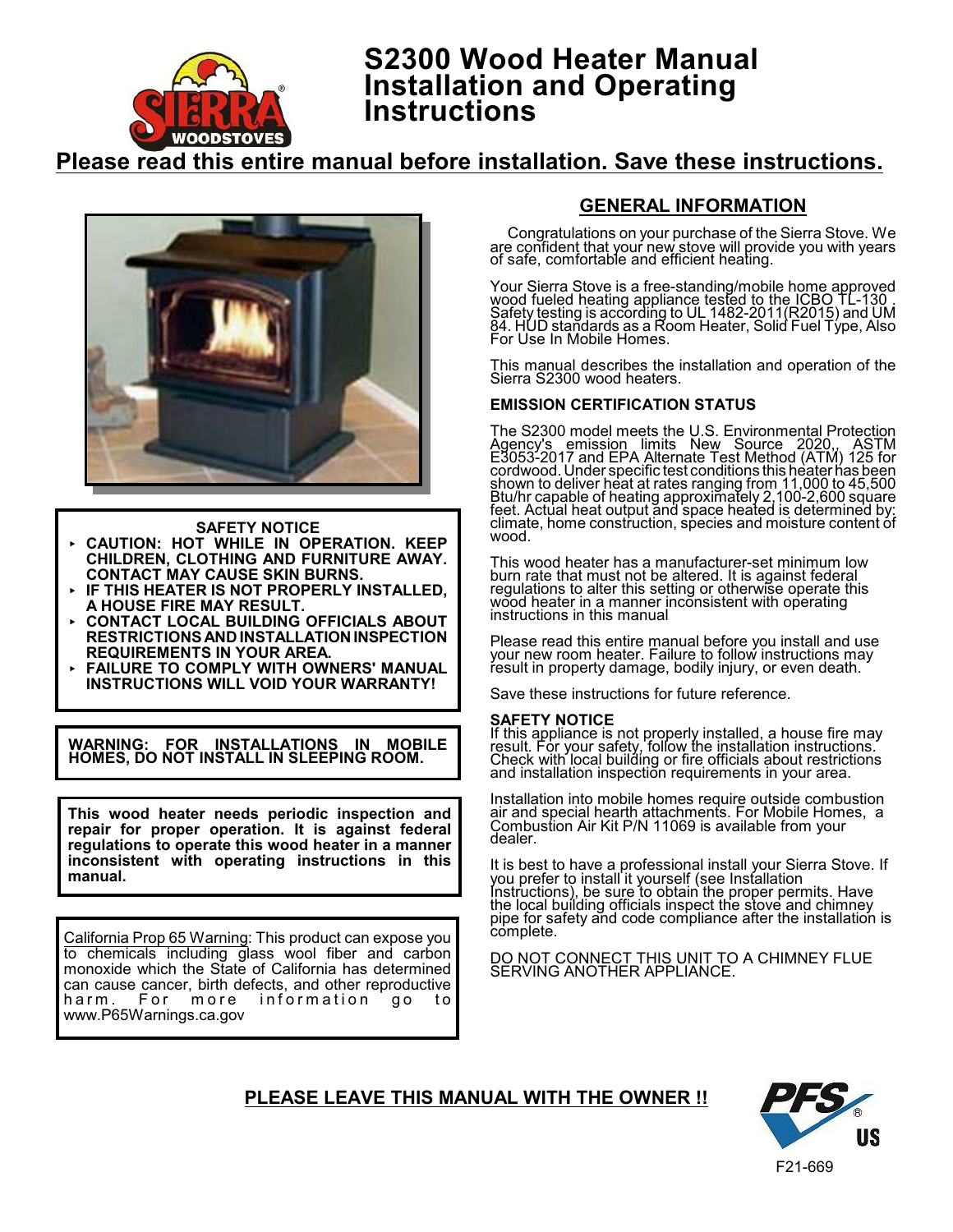

# **S2300 Pedestal Dimensions**



# **OVERALL DIMENSIONS**

#### **ACHIEVING PROPER DRAFT**

Draft is the force which moves air from the appliance up through the chimney. The amount of draft in your chimney depends on the length of the chimney, local geography, nearby obstructions and other factors. Too much draft may cause excessive temperatures in the appliance. An uncontrollable burn or a glowing red stove part or chimney connector indicates excessive draft. Inadequate draft may cause back puffing into the room and plugging of the chimney. Symptoms of inadequate draft include leaking of smoke into the room through the appliance and/or chimney connector joints. A minimum draft of .06wc is required for proper operation.

Your Sierra Stove must not be connected to a chimney serving another appliance. Multiple appliances on a single flue may cause flue gases to be drawn into the house through an unused opening, or in the form of poor draft and rapid creosote accumulation.

The Sierra Stove will not smoke if installed according to manufacturer's specifications and with a listed chimney.

A scheduled plan for cleaning the chimney must be observed. A build-up of resins from wet or green wood can cause a flue fire (see Maintenance Section).

Special methods are required when passing chimney through a wall or ceiling. See Pipe Instructions Manual and/or local building codes.

**Do Not Over-fire this Heater:** Attempts to achieve heat<br>output rates that exceed heater design specifications can result in permanent damage to the heater. **A glowing stove or connector pipe is hazardous!**

# **HEARTH PROTECTION**

Floor protection and/or hearth extension is required for the Sierra Stove. All floor protection materials must be noncombustible (i.e., metals, brick, stone, mineral fiber boards, etc.). Floor protector must be a 1/2" minimum thickness, non-combustible material having an equal or better insulating value (lower "k" value) at "k"=<.84>. It must extend from beneath the heater to the front, sides, and rear as indicated. Any organic materials (i.e., plastics, wood. paper products, etc.) are combustible and must not be used. The floor protector specified may include some form of thermal designation such as an R-value (thermal resistance), k-factor (thermal conductivity), or C-factor (thermal conductance). The easiest means of determining a proposed alternate floor protector that meets the requirements listed in this manual is to follow this procedure:

- 
- **1)** Convert specification to R-value: i) R-value given no conversion needed. ii) k-factor is given with a required thickness (T) in inches: R 1/k x t
	- iii) C-factor is given: R 1/C
- **2)** Determine t R-value of the proposed alternate
	- Floor Use the formula in step (1) to convert values<br>not expressed as "R".<br>ii) For multiple layers, add R-values of each layer<br>to determine overall R-value.
	-
- **3)** If the overall R-value of the system is greater than the R-value of the specified floor protector, the alternate is acceptable.

Floor Protection must be provided in the following areas:

- Under the unit
- ! 12" (Pedestal) and 18" (Leg) in front of the unit.
- 8" from the sides of the door opening
- Where horizontal venting us used, under the connector and 2" beyond each side.

### **SPECIAL FEATURES**

Your Sierra Stove is equipped with a special design to meet clean air standards. Please follow the starting instructions carefully to ensure you are using your woodstove in the cléan, efficient manner for which it was designed.

A special drafting pattern is employed in your Sierra Stove which provides an "air-wash" across the inside face of the glass thereby reducing the frequency with which the glass requires cleaning. Proper usage of these controls is discussed in the Starting Instructions section.

Your Sierra Stove may be configured as a free-standing heater or a fireplace insert. The free-standing unit hasl bases that include pedestal and standard iron legs. **All units are approved for mobile home installations with outside air.**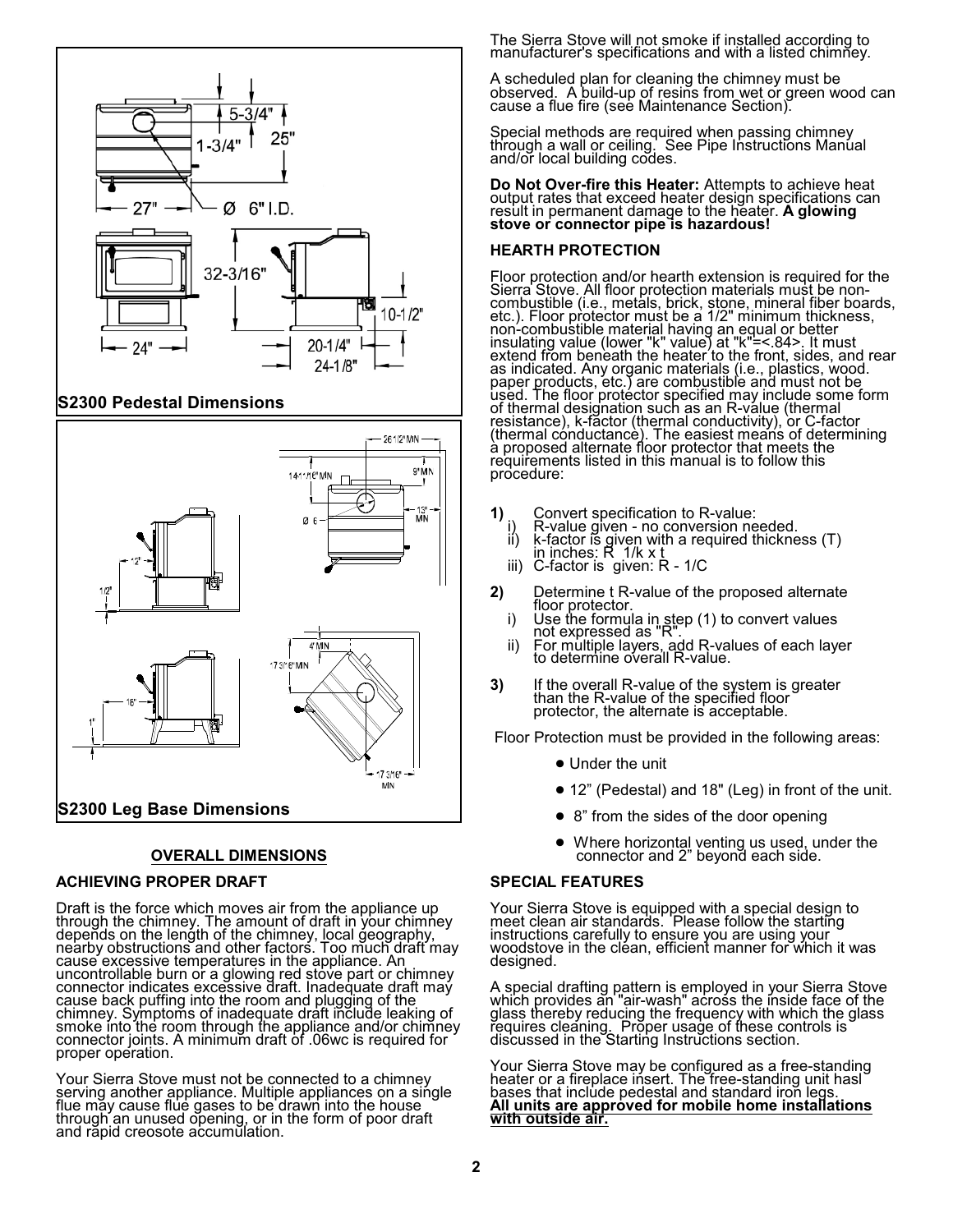# **BREAK-IN PERIOD**

Your Sierra Stove has been painted with the highest quality silicone stove paint and has special break-in procedures to for proper curing.

\* Ventilate the house. It takes heat to activate the silicone resin and this process gives off carbon dioxide smoke.

Don't touch the surface. It will be soft and gummy during the curing phase. Once cured, it will not be soft again.

Most stoves cure with three burns. The first two should be 250°F for 20 minutes, or about half of a normal fire. Let<br>the stove cool down between burns. The last fire should be 500-F to 700-F for at least 45 minutes. The point being, cure slowly without a hot fire.

Curing can usually be observed by the effect of the paint turning flat as the heat radiates out from the hotter parts of the stove.

# **OPERATING AND SAFETY TIPS**

Always exercise caution when operating your stove and follow these important safety tips.

**1.** Never use gasoline, gasoline-type lantern fuel, kerosene, charcoal lighter fluid, or similar liquids to start or "freshen up" a fire in this heater. Keep all such liquids well away from the heater while it is in use.

**2.** A glowing red stove is dangerous! Never fire your<br>stove to over 1000°F surface temperature. Never stoke up<br>the fire so hot that it changes color of the surface of the stove. Cool the fire quickly by closing the stove door and bottom air control. The fire should die down once deprived of oxygen. If the fire doesn't die, call the fire department for assistance.

**CAUTION:** In airtight stoves after closing the bottom air<br>control, volatile gases are still given off by the wood smoldering in the firebox. A sudden burst of oxygen caused by opening the draft control or door while stove is smoldering will ignite the volatile gases and may result in a sudden burst of flame with a muffled report. This may sound very similar to a gas furnace igniting. Always increase the air intake gradually. Do not open it all the way until you see flame in yŏur firebox. Always open bottom air intake before you open the door.

**3.** Never hang clothes near the stove to dry as they may catch fire. Keep furniture, drapes, wood supply and any other combustibles 3 feet away from your woodstove.

**4.** Never burn garbage in your woodstove. By garbage we mean: plastics, aluminum wrappers, slick paper magazines or styrofoam of any kind. Garbage fouls your chimney and the air.

**5.** Use caution when loading fuel into stove after it is already burning vigorously. Avoid resting fuel against the glass ás this wĭll căuse diŕty spots.

**6.** Burn dry wood only. Do not use coal as fuel.

**7.** Educate your children to the dangers associated with fire, and the presence of the hot appliance. Child guards are available through your dealer. Never allow a child to operate your woodstove.

**8.** Combustion Air: Fire consumes oxygen, therefore a fresh outside air source must be provided in order to maintain a healthy atmosphere within the house. Open a window slightly when operating the Sierra Stove.

**9.** Disposal of Ashes: Ashes should be placed in a metal container with a tight-fitting lid. The closed container of ashes should be placed on a non-combustible floor or the ground, away from all combustible materials, pending final disposal. If the ashes are disposed of by burial in soil or otherwise locally dispersed, they should be retained in the closed container until all cinders have thoroughly cooled.

**10.** Flue Fires: Always a potentially dangerous situation,<br>a flue fire can usually be controlled by depriving the fire of oxygen. Accomplish this by closin<u>g t</u>he <u>s</u>tove door tightly and closing draft regulator snugly. The Fire Department should always be called to avoid letting the situation get out of control. Flue fires can be avoided by maintaining your chimney (See Creosote and Maintenance).

**11.** Smoke Detectors are a very good investment for the protection of your family and home.

**12.** Build fire directly on the fire bricks of the stove. Do not use grates or andirons to elevate wood.

### **INSTALLATION INSTRUCTIONS:**

#### **MOBILE HOMES**

#### **S2300 FREESTANDING HEATER**



Correct installation of the Sierra Stove employing outside air requires the use of one of the approved chimney systems and the Sierra Mobile Home Kit.

#### **CAUTION: THE STRUCTURAL INTEGRITY OF THE MOBILE HOME FLOOR, WALL, AND CEILING/ROOF MUST BE MAINTAINED.**

**Mobile Home Kit - This kit (available through your dealer) contains:**

| 1 | Pedestal cover plate with nut & washer (for grounding wire) |
|---|-------------------------------------------------------------|
| 1 | Vent collar trim band with two #8 x 1/2" screws             |
| 1 | Air intake hose with screen                                 |
| 1 | 1/4 x3" lag bolts for anchoring pedestal                    |



Proper installation requires a minimum 6" listed Class A all fuel chimney or tile lined masonry chimney. Chimney connectors must be 6" in diameter and constructed of 22 or 24 gauge aluminized steel, black steel, or stainless steel. Discharging into a larger chimney system may create draft problems. Your chimney should extend a minimum of 3-feet above your roof and at least 2-feet higher than any obstacle within 10-feet of the chimney.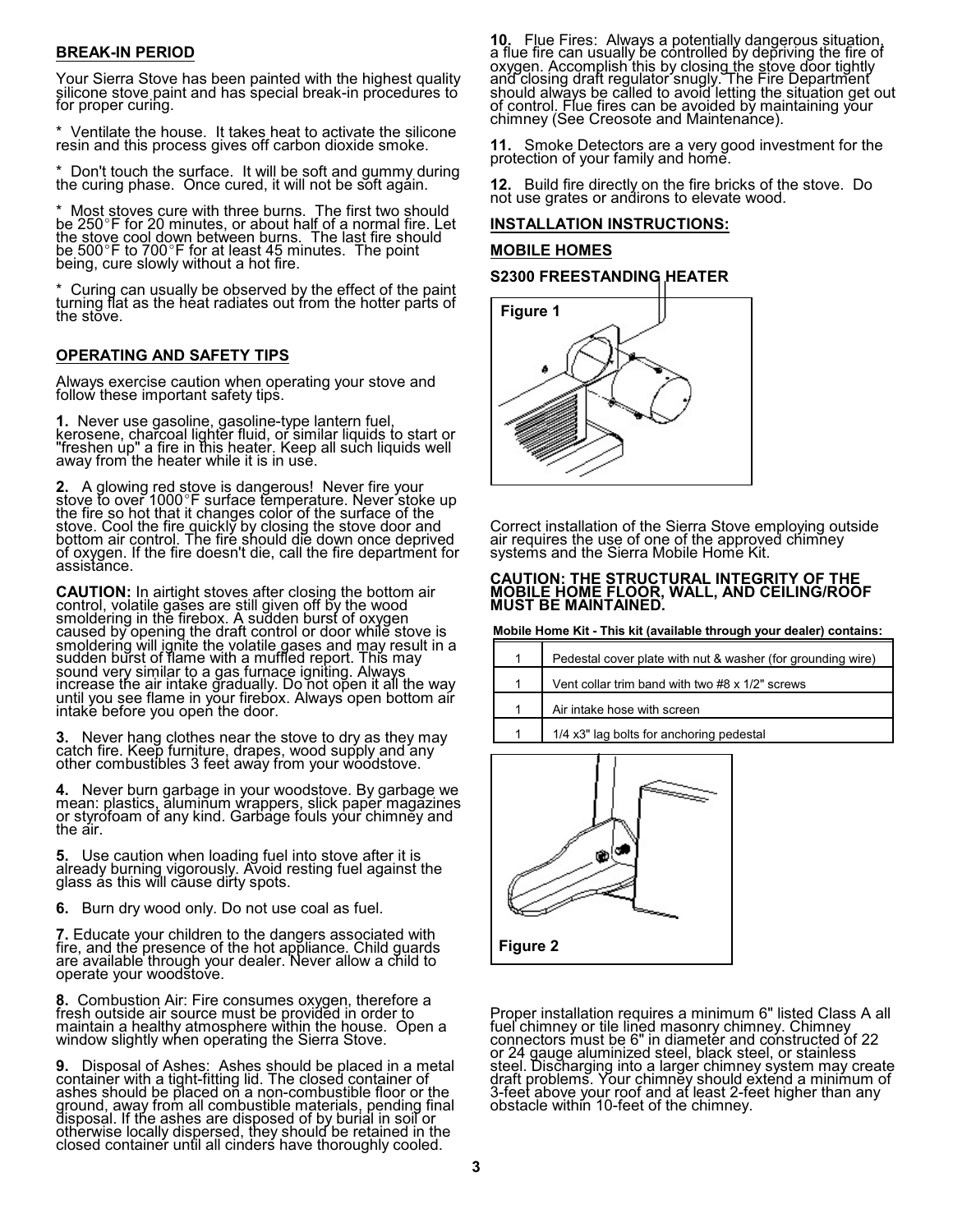## **STEP BY STEP INSTALLATION**

We suggest that you purchase a chimney kit from your local dealer designed for mobile home installations. These kits normally supply all required parts including roof flashing and spark arresting termination. This will simplify the chimney system installation.

Note: For mobile home and or installations utilizing the

**The following materials will be helpful during your installation:**

| Carpenter's Level     | Roof Cement (Cold) | Power drill         |
|-----------------------|--------------------|---------------------|
| Masonry Hole Saw      | #8 Copper Wire     | 5/16" drill bit     |
| 1/4"Masonry Drill Bit | Silicone Caulking  | Plumb bob           |
| Adjustable Wrench     | <b>Nails</b>       | <b>Tape Measure</b> |
| Tin Snips             | 1/4"bolt & washer  | Duct Tape           |

reduced clearances (**Figure 1)**, the use of an air cooled<br>chimney connecto<u>r o</u>r wall shielding is required. Refer to installation code NFPA 211.

**1.** Measure ceiling height, plus attic, plus three feet above roof and two feet above highest point of roof that is within ten feet of the chimney. Deduct height of the Sierra Stove and this will tell you if you need extra pipe in addition to what is supplied in chimney manufacturers mobile home kit.

**2.** Place the hearth pad on the floor in the desired location. Verify the chimney will be able to pass through the ceiling and roof between the trusses. When the desired location is decided, check for proper side clearances from a combustible walls and ceiling. Check the roof to see that there are no roof obstructions that will be in the way of the roof flashing.

**3.** Locate combustion air duct inside the pedestal area on the hearth pad so as to miss any obstruction, such as heat ducts, plumbing, floor joists, frame or outriggers.

Note: Some pre-cast hearths require that the combustion air intake aperture be cut out at the time of installation. If the hearth you have purchased does not have a pre-cut 4 1/4" hole in it, then the proper tools would be a masonry hole-saw or a circular saw with which to accomplish this task.

**4.** Cut a 4 1/4" diameter hole through the floor. Insert the combustion air duct (with screen up, covering the top of the hole). Fasten the duct to the floor with nails. Then go under the home and seal around the outside of the air duct with duct tape. This will hold the air duct in place and keep the plastic sheeting under your home from tearing away from the air duct.

**5.** Now place the hearth pad over the air intake duct hole. Be sure the hole in the pad lines up with the air duct hole in the floor. You are now ready to place a #8 copper grounding wire in position by feeding it down through the air intake duct. Lay out a sufficient length of wire across the hearth pad (toward the rear wall), in such a manner that you have access to the end of it, even after placing the stove on the pad **(Figure 3)**.

**6.** Set stove on hearth pad. Feed the #8 Copper grounding wire up through one of the 2" holes in the bottom of the stove's pedestal **(Figure 3)**. Carefully measure once more to make sure that both stove and pad are placed to meet proper clearances to combustibles Using a 5/16" metal drill bit, drill one hole on each side of the pedestal flange for the anchor bolts to pass through **(Figure 3)**. Mark and drill the two anchor holes with the 1/4" Masonry drill bit. Bolt down the stove using the two 1/4" x 3" lag bolts provided. The #8 copper wire should now be attached to the grounding lug on the inside of the pedestal cover plate using the hex nut and star washer provided. The loose end of this #8 copper wire (which is hanging down through the air intake duct) must be secured to the steel frame beneath the home using a 1/4" self-tapping bolt and star washer.

**CAUTION:** Combustion air must be taken from outside of the mobile home and must not be obstructed by any brush, snow or any form of debris.

**7.** With the stove set in place, locate the center of the chimney by using a plumb bob and cut an appropriately sized hole (refer to approved chimney system installation instructions) through the ceiling and roof. Be careful to avoid all electrical conduit and air duct work in the attic area.

# **CHIMNEY INSTALLATION**

This room heater must be connected to  $(1)$  a chimney complying with the requirements for Type HT chimne<u>y i</u>n the Standard for Chimneys, Factory-Built, Residential Type and Building Heating Appliance, UL 103, or (2) a codeapproved masonry chimney with a flue liner. If a masonry chimney is used refer to NFPA 211 and **(Figure 4 & 5)** for proper installation methods.

Most chimney systems a joist shield must be installed around the chimney where it passes through the attic space of the home. **Follow chimney manufacturer's installation instructions carefully and refer to Figure 1.**

SPECIAL NOTICE: When using Simpson Duravent chimney and DVL two-wall interior chimney it is imperative to suspend the Cathedral Sup<u>po</u>rt Box not less than T<u>h</u>ree inches below the ceiling level. The Cathedral Support Box takes the place of the jŏist shield for this brand of chimney.

In all cases, be sure that the Joist Shield for Cathedral



Support Box protects the entire section of chimney which is exposed in the attic area. The Joist Shield for Cathedral Support Box must extend upward at least to a level even with the roofing material, but not more than two inches above the roof line into the roof flashing unit.

Offsets of 15 degrees and 30 degrees in the chimney system are available from the manufacturers of several of the approved chimney systems and may be used with your Sierra Mobile Home approved stove if needed. Place the first piece of chimney onto the stove. The vent collar is designed to accept all of the approved pipe systems in an "inside the collar" (drip-free) fit. Be sure to fully seat this first section on the stove. Drill (3) holes through outer pipe skirt and vent collar, then secure with (3) sheet metal screws. Each connector must be secured by (3) sheet metal screws. Follow approved chimney system installation instructions to complete assembly of chimney through roof.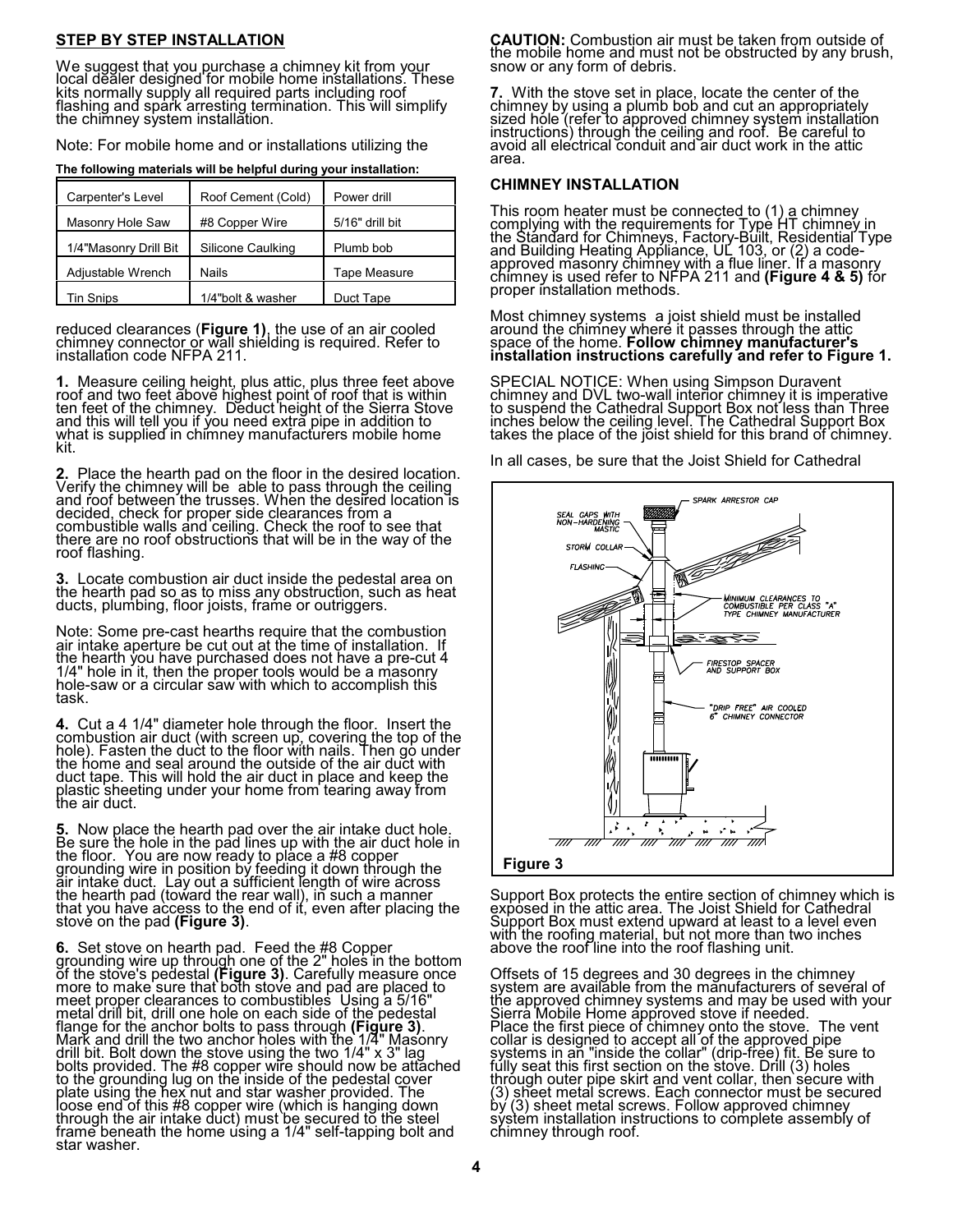# **CAUTION**

1. Use only an approved chimney system.

- 2. Do not intermix pipe systems.
- 3. No single-wall stove pipe may be used.

**ATTENTION:** Be sure to secure the cover plate with grounding lug on the back of the pedestal so that the room air intake aperture is covered **(Figure 3)**.

**NOTE:** Before transporting a mobile home, you are required to remove the round top and all pipe extending above the roof flashing, so that the overall height is less than 13 feet, 6 inches. Be sure joints are secure when pipe is reassembled. At the time the house is set up, all weather seal plastic should be removed from air intake vent (beneath the home) and chimney extensions reinstalled on the roof.

# **INSTALLATION INSTRUCTIONS SITE-BUILT HOMES**

Sierra Products, Inc. recommends that you install outside air in all instances where feasible. The installation method employing room air is adequate, but not optimum.

To correctly install your new Sierra Stove in a site-built home at regular clearance, yo<u>u</u> must observe the appropriate clearances from **(Figure 1)**. You will not need the Mobile Home Kit for this installation. The installation instructions for this application are essentially the same as those in the Mobile Home Reduced Clearance section. The exception is that you do not need to install the mobile home kit, therefore it is not necessary to cut a hole in the floor or the hearth pad. Follow the instructions included in your approved pipe kit for proper chimney pipe installation.



# BLOWER INSTALLATION INSTRUCTIONS

A room air circulation blower P/N 11047 is available from your local dealer. Install blower assembly per the installation instructions included with the kit.





# **CORDWOOD FUEL LOADS**

#### **Cordwood Fuel - General Requirements**

Use DRY WOOD only in your wood stove. The wood should have dried for 9 to 15 months, such that the humidity content (in weight) is reduced below 20% of the weight of the log. It is very important to keep in mind that wood cut for one, two or éven more years is not necessarily dry if it has been stored in poor conditions. Under extreme conditions, it may rot instead of drying. This point cannot be overstated as the vast majority of the problems related to the operation of a wood stove is caused by the wood used was too damp or had dried in poor conditions. These problems include:

• ignition problems

- creosote build-up causing chimney fires
- low energy yield
- blackened windows
- incomplete log combustion

Smaller pieces of wood will dry faster. All logs exceeding 6" in diameter should be split. The wood should not be stored directly on the ground. Air should circulate through the cord. A 24" to 48" air space should be left between each row of logs, which should be placed in the sunniest location possible. The upper layer of wood should be protected from the elements but not the sides.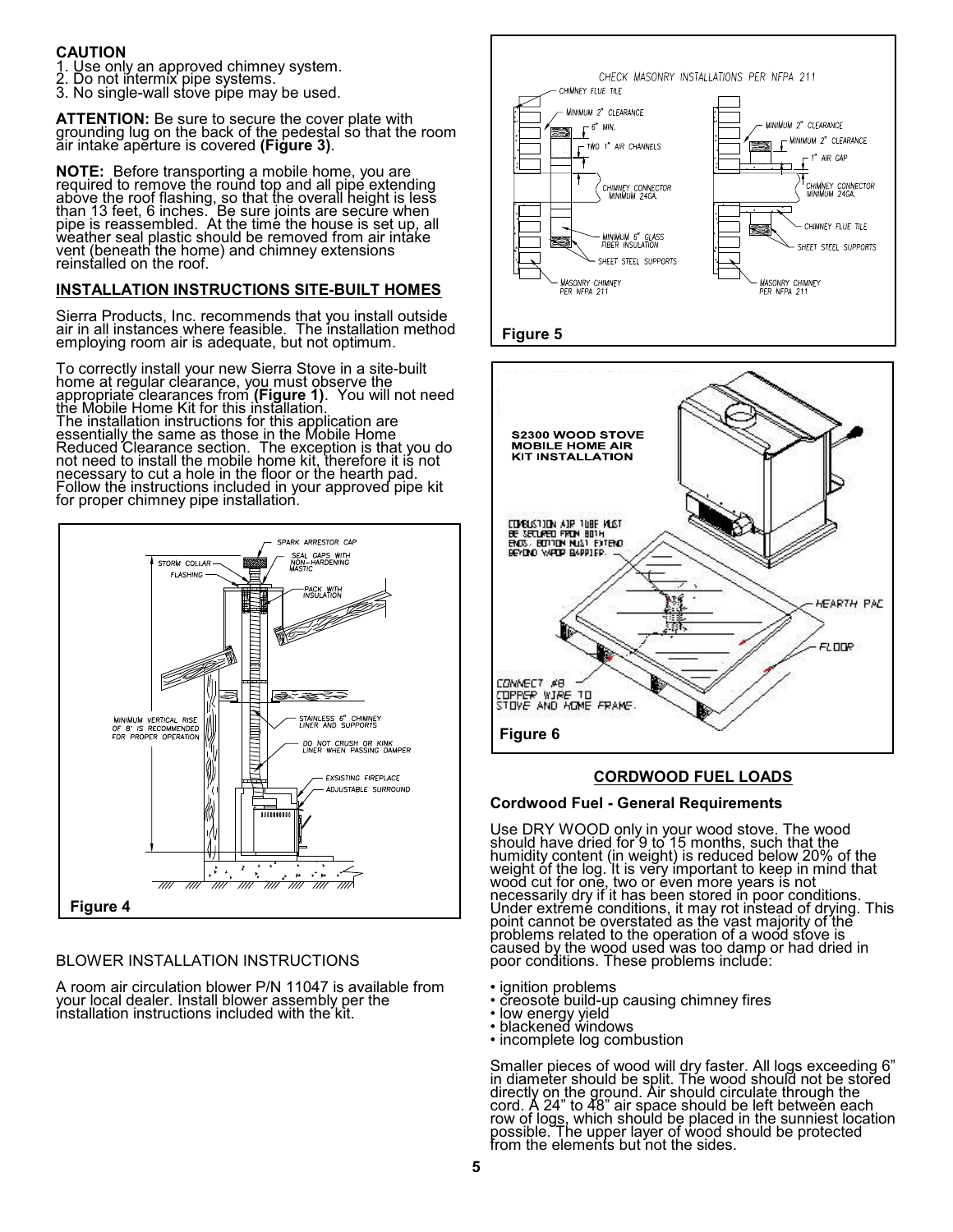# Wood Heat Value: Sorted By Btu Content

| <b>Common Name</b>       | Lb/ cord       | <b>MBTU/</b> cord |  |
|--------------------------|----------------|-------------------|--|
| High                     |                |                   |  |
| Osage Orange (Hedge)     | 4,728          | 32.9              |  |
| Hickory, Shagbark        | 4,327          | 27.7              |  |
| Hop Hornbeam             | 4,267          | 27.3              |  |
| (Ironwood)               |                |                   |  |
| Beech, Blue (Ironwood)   | 3,890          | 26.8              |  |
| <b>Birch, Black</b>      | 3,890          | 26.8              |  |
| Locust, Black            | 3,890          | 26.8              |  |
| Hickory, Bitternut       | 3,832          | 26.7              |  |
| Locust, Honey            | 3,832          | 26.7              |  |
| Apple                    | 4,100          | 26.5              |  |
| Mulberry                 | 3,712          | 25.8              |  |
| Oak, White               | 4,012          | 25.7              |  |
| <b>Medium High</b>       |                | 24                |  |
| Beech, European          | 3,757<br>3,757 | 24                |  |
| Maple, Sugar<br>Oak, Red | 3,757          | 24                |  |
| Ash, White               | 3,689          | 23.6              |  |
| Birch, Yellow            | 3,689          | 23.6              |  |
| Medium                   |                |                   |  |
|                          |                |                   |  |
| Juniper, Rocky Mtn       | 3,150          | 21.8              |  |
| Elm, Red                 | 3,112          | 21.6              |  |
| Coffee tree, Kentucky    | 3.112          | 21.6              |  |
| Hackberry                | 3,247          | 20.8              |  |
| Tamarack                 | 3,247          | 20.8              |  |
| Birch, Gray              | 3,179          | 20.3              |  |
| Birch, White (Paper)     | 3,179          | 20.3              |  |
| Walnut, Black            | 3,192          | 20.2              |  |
| Cherry                   | 3,120          | 20                |  |
| Ash, Green               | 2,880          | 19.9              |  |
| Cherry, Black            | 2,880          | 19.9              |  |
| Elm, American            | 3,052          | 19.5              |  |
| Elm, White               | 3,052          | 19.5              |  |
| Sycamore                 | 2,808          | 19.5              |  |
| Ash, Black               | 2,992          | 19.1              |  |
| Maple, Red               | 2,924          | 18.7              |  |
| Fir, Douglas             | 2,900          | 18.1              |  |
| <b>Medium Low</b>        |                |                   |  |
| Boxelder                 | 2,797          | 17.9              |  |
| Alder, Red               | 2,710          | 17.2              |  |
| Pine, Jack               | 2,669          | 17.1              |  |
| Pine, Norway (Red Pine)  | 2,669          | 17.1              |  |
| Pine, Pitch              | 2,669          | 17.1              |  |
| Catalpa                  | 2,360          | 16.4              |  |
| <b>Hemlock</b>           | 2,482          | 15.9              |  |
|                          |                |                   |  |
| Spruce, Black            | 2,482          | 15.9              |  |
| Pine, Ponderosa          | 2,380          | 15.2              |  |

| Aspen, American                   | 2,290 | 14.7 |
|-----------------------------------|-------|------|
| Butternut (Walnut, White)         | 2,100 | 14.5 |
| Spruce                            | 2,100 | 14.5 |
| Willow                            | 2.100 | 14.5 |
| Fir. Balsam                       | 2.236 | 14.3 |
| Pine, White (Eastern,<br>Western) | 2,236 | 14.3 |
| Fir, Concolor (White)             | 2,104 | 14.1 |
| Basswood (Linden)                 | 2,108 | 13.8 |
| Buckeye, Ohio                     | 1,984 | 13.8 |
| Cottonwood                        | 2.108 | 13.5 |
| Cedar, White                      | 1,913 | 122  |

# **Building Your Fuel Load**

Cordwood stoves require three loadings for proper operation. This includes kindling, starting load, and large load for long burn. For best performance the kindling load will provide heat for starting flue draft. Starting load provides firebox heat and coal bed for the large long burn load.

Kindling - Made from small pieces ½" diameter and 6-12" long. A hatchet works well for splitting a small piece of cord wood length wise. You'll need about 4 lbs of kindling to heat up the flue and start a small draft.



Starting Load - Made up of 2" diameter pieces 12-16" long. You'll need about 6 lbs of start up fuel to build the coal bed and warm up the stove. This will assist in getting a strong chimney draft.

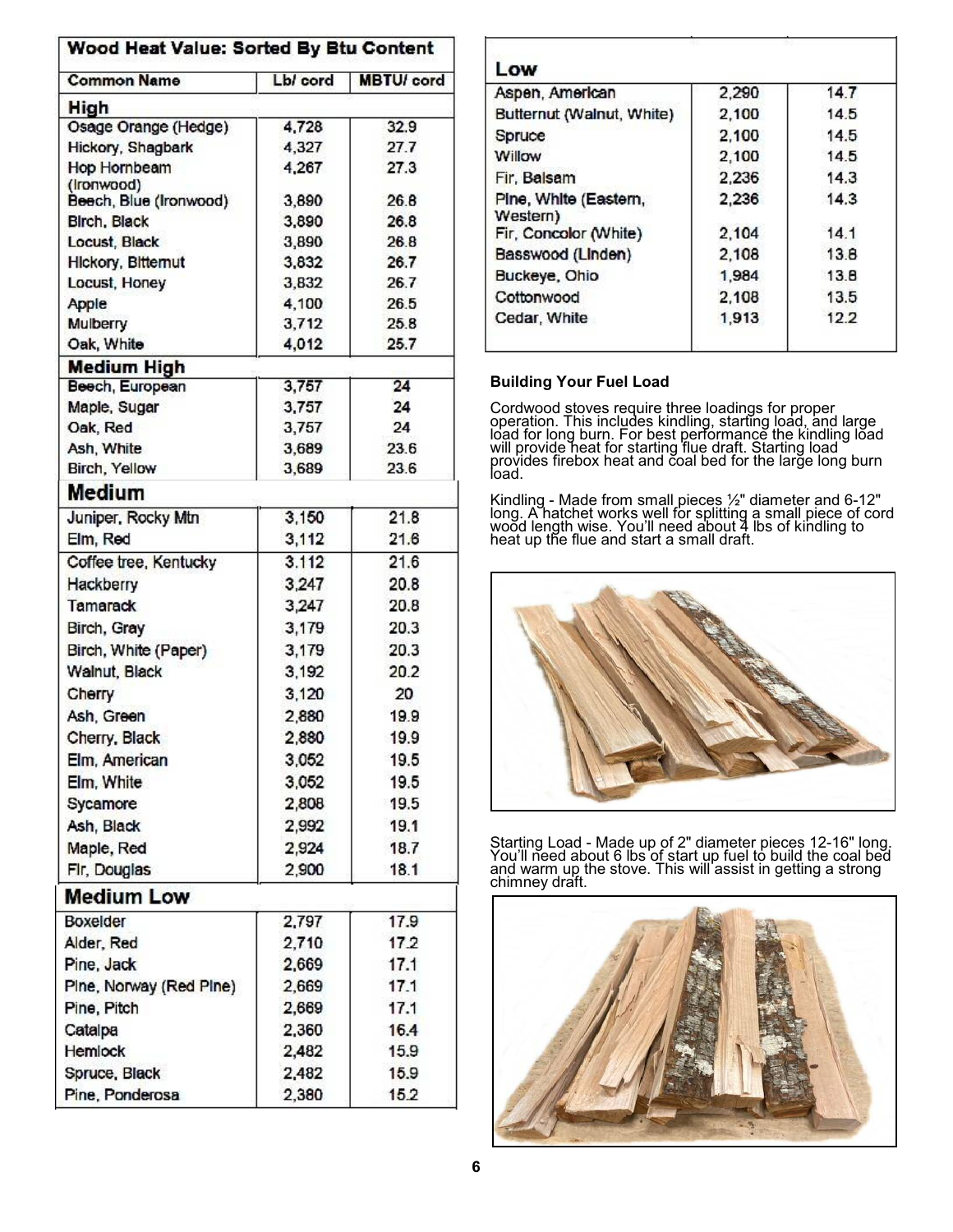Long Burn Fuel Load - Made from 14-18" long split cordwood 4-6" in diameter. Best to stack the load in the center of the firebox with 2" inches on both sides of the load for good air flow and combustion.



#### **Your First Fire**

Your stove needs to be "seasoned" and the first fire should heat your stove just enough to cure the exterior paint and ceramic refractories. This is accomplished with just a kindling load and 1/2 of the start up load. Once these burn the stove paint will smoke briefly and you will notice moisture disapate from the glass. Let the stove cool for about an hour then your ready for the first full run.

#### **S2300 STARTING INSTRUCTIONS**

**1.** Open door and pull air control rod (located at the front of stove) all the way out. When the air control rod is pulled out you are admitting maximum combustion air to your stove. Conversely, when the air control rod is pushed all the way in, you are admitting only a bare minimum of combustion air **(Figure 6)**.



**2.** Crumple several sheets of newspaper into loose balls. Place these just inside the door opening (about six inches) and ligh<u>t.</u> Close the door and allow these papers to burn briskly. This will preheat your chimney and help establish a good draft. Next, place several more balls of paper as you did for the pre-burn. Then place kindling wood loosely on top of the paper, add four or five wrist-sized pieces of wood to the top of the kindling, and light. Allow the door to remain open about 2" for several minutes to allow the kindling to begin to burn. Close door and allow to burn briskly. Slowly add larger pieces of cord wood to the firebox as necessary. Once a fire is well established, the air control lever may be pushed in slowly until the desired burn rate is achieved. Be careful to retain a flame as this will produce clean combustion and clean glass.

**3.** When using split wood do not place flat side down as the air must be drawn around and through the pile of wood. Allow the fire to burn briskly for 30-45 minutes per day with the door closed and the dampers open. This permits the stove to reach optimum operating temperatures and will reduce the formation of creosote in the flue. As you burn your stove you will become more familiar with your individual start-up requirements.

The stove may be harder to start the first few times, but will become easier as a few ashes build up in the bottom of the firebox. This allows the air to get under the fire better.

**3a.** High Altitude Starting Instructions:<br>Follow all steps above (I through 3) however, due to the decreased density of oxygen supplied in a given volume of air at higher elevations it will be necessary to allow the stove to burn for a longer period of time with the air control rod pulled all the way out. It may also be necessary to use more kindling material in order to get a well-established fire going. As yoŭ use your stove you will become more familiar with your individual start-up requirements.

**4.** The best efficiency, heat control, and cleanest glass door is achieved through proper use of the draft control under the ash lip. Once the fire has burned briskly for 10- 15 minutes you can then regulate the fire speed and intensity with the draft control.

**CAUTION:** Never open you air draft control suddenly if the fire has been smoldering for some time and no flame is visible. The sudden influx of air can cause ignition of wood gases which could create a loud report.

By using this control you will not only learn to regulate the temperature levels in your home but also be able to keep your glass door cleaner. Less air means slower fires and less heat, usually used when away from the home or for overnight burning. More air means faster, hotter fires and greater heat output, usually used when starting your stove in the morning.

The exact setting of this control depends upon many factors--chimney height, wind velocity and direction, type of wood and moisture content and desired home temperature.

With practice you will soon learn to keep your home at a comfortable temperature level. Your Sierra Stove is specially designed to burn clean with a constant air flow. Therefore, do not allow your stove to smoulder for long periods of time as this will cause excessive smok<u>e</u> emissions and creosote deposits in the chimney. The glass will also stay cleaner with small, hot fires rather than slow, smokey, smoldering fires.

**5.** Refueling: Before refueling your stove, pull the air control rod all the way out. This will admit maximum combustion air to the stove and ensure that no unburned gases remain in the firebox. Next, open the door slowly and verify that ashes do not block flow of air from the underfire air blast located just in the middle of the hearth just in front of the door opening. Then rake the coals level, and lay the new fuel charge on top of these glowing coals. Close the door slowly and allow the wood to burn briskly for a few minutes. Once a fire is well established, the air control lever may be pushed in slowly until the desired burn rate is achieved. Be careful to retain a flame as this will produce clean combustion, clean glass and highest efficiencies.

**6.** When ashes get 4 to 5 inches deep in the firebox, and when the fire has burned down and cooled, remove excess ashes. Leave about an inch of ash in the bottom of the firebox to help maintain a hot charcoal bed.

#### **OVERNIGHT BURNING**

To hold a fire overnight, load the firebox with a full supply of wood which has a minimum diameter of six inches.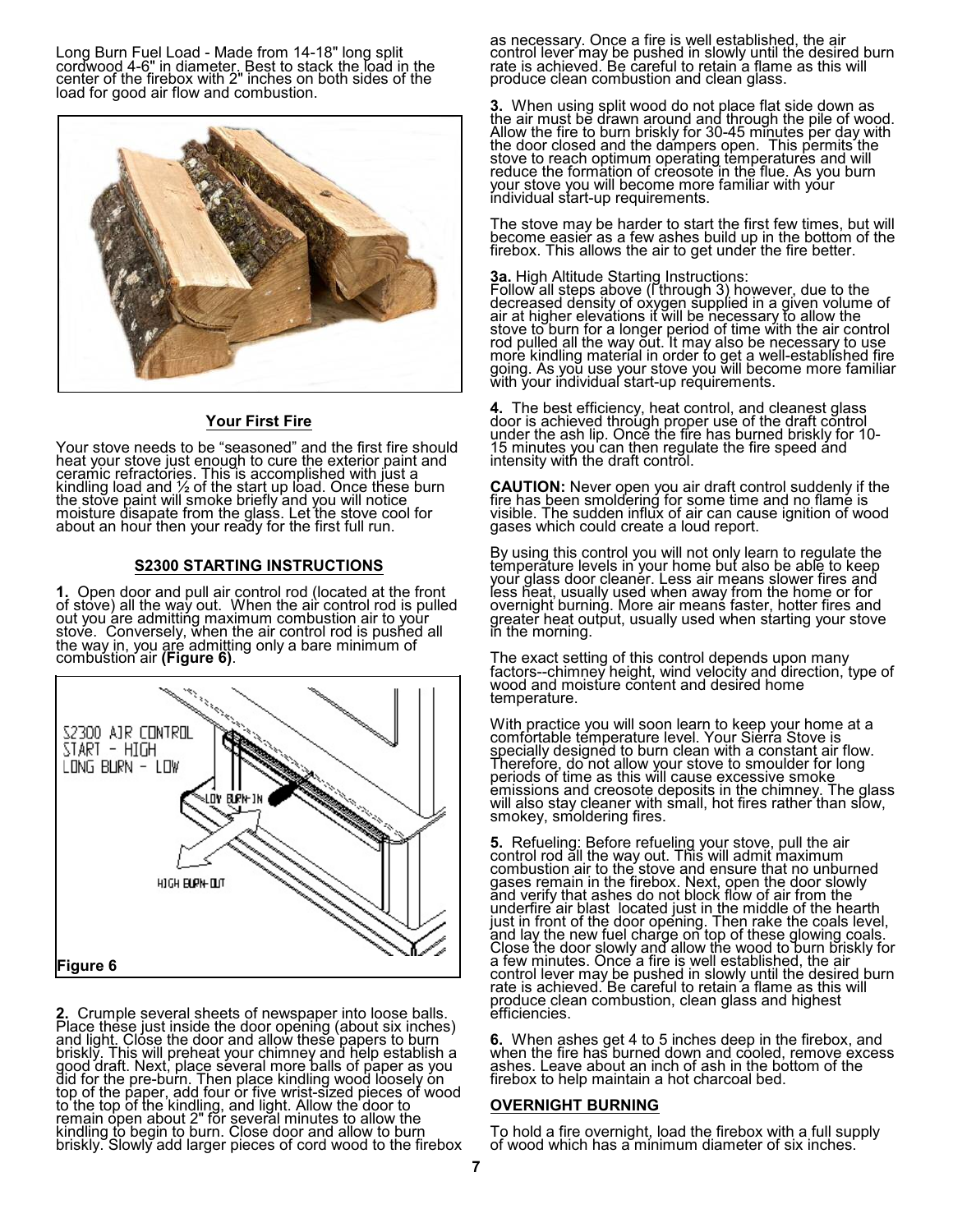Wood still in "the round" will burn longer than split wood. After experimenting with the slide draft for a few days, you will discover the correct setting for your home. If the fire is out in the morning and wood is burned up, open the slide draft a little more the next night.

## **MORE FUEL AND OPERATION TIPS**

Fuel Sizes: S2300 takes 17" to 18" wood side to side. The ideal fuel load is about 15 lbs. Producing about 11,000 to 42,900 Btu/Hr.

"Hard" wood (oak, maple, ash, nut trees, etc.) is better for overnight burning than "soft" wood (fir, cedar, pine, spruce, etc.)

#### PLAN AHEAD: PUT IN NEXT YEAR'S WOOD NOW!

Creosote Formation and the Need For Removal

Unseasoned or wet wood contains large amounts of moisture. When this wood is heated in the fire, the water is vaporized and driven off as steam at about 212 to 300 degrees Fahrenheit. As the temperature of the wood reaches 300-600 degrees Fahrenheit the flammable liquid in the wood fiber cells is vaporized and it too is driven off as a steamy smoke.

If the temperature is high enough and there is a sufficient amount of oxygen present<u>, t</u>he steamy flammable wood gases will ignite and burn. The burning of these gases is what is referred to as "secondary combustion" and appears as the rolling orange flame above the wood.

When there is an insufficient amount of either heat or oxygen present in the stove, this wet and steamy smoke does not ignite and burn. Instead it is drawn through the exhaust vent and into the chimney. As this steam begins to cool down in the flue it condenses as droplets of moisture on the inside walls of the chimney. This becomes creosote which is flammable and is the fuel which burns in a flue fire. It is necessary to periodically clean these deposits from your stove pipe and chimney.

#### **Creosote deposits are dangerous and are deemed a flue fire waiting to happen! Visually check your chimney monthly. If creosote**

**deposits are more than 1/4" thick, remove them.**

#### **MAINTENANCE**

The following tips on maintenance will help you keep the Sierra Stove performing in an attractive and efficient manner.

**Glass:** In the event that you need to clean your glass, Bon<br>Ami works very well. The "sweeps trick" is to dip a damp cloth or newspaper in the cool ashes from your firebox and clean the glass in this manner. Any creosote deposits on your glass should burn back off with a good hot fire.

**Exterior:** The exterior of the cold Sierra Stove can be cleaned with any multi-purpose household spray cleaner and rinsed with a damp cloth. Be sure to read the instructions on the cleaner for best results. Use Stove Bright paint when touching up the finish on you Sierra Stove.

**Interior:** S2300 is lined with refractory panels that meet<br><u>A</u>STM C-155 Group-20 and ASTM C-64 specifications. The refractories have an extended life. Should any require replacement refer to **the Replacement Parts Table and Diagram on the following page**.

**Gasketing:** Door and glass gasketing must be kept in good repair to ensure that uncontrolled sources of combustion air are not admitted to the stove. Symptoms of an air leak, or faulty gasketing include: dirty appears near the edges of the glass window, short burn times, inability to control the speed of the fire. If any of these symptoms are <u>n</u>oted, consult your nearest dealer, and replace <sup>'</sup>gaskets. These gaskets are applied using standard furnace cement.

**Ashes:** Should be cleaned as frequently as they build up to<br>approximately the level of the fire chamber opening. Be sure to leave´about 1/2" of ashes for your next fire.`

**Cleaning the Flue:** It is the manufacturer's recommendation that the flue be inspected monthly and cleaned NOT LESS THAN ONCE A YEAR. Either call a professional chimney sweep or you may rent or purchase the proper brushes and equipment to do this yourself.

**Gold or Nickel Doors:** Plated doors require minimum cleaning. Should cleaning be required use a mild cleaner on a soft cloth. We do not recommend the use of any type of cleanser which contains abrasive as this will permanently mar the finish.

By following the manufacturer's recommendations your Sierra Stove will give you years of service.

#### **CONSUMER PROTECTION WARRANTY**

Your Sierra Stove has a Limited Five-Year Warranty. Please read it carefully, fill out the short registration form and return it, within 30 days of purchase, to Sierra Products, Inc., 63 Laxalt Dr. Carson City, NV 89706.

Complete your warranty online www.sierraproductsinc.net

| Item | P/N      | <b>Description</b>               | Qty            |
|------|----------|----------------------------------|----------------|
| 1    | 11041    | S2300PB (Pedestal Base)          | a/r            |
| or   | 11043    | S2300FS (Leg Unit)               | a/r            |
| 2    | 300448   | Ash Box (S2300PB only)           | 1              |
| or   | 300453   | Ash Box (S2300FS/HS only)        | 1              |
| 3    | 201857-2 | Refractory Hearth LH             | 1              |
| 4    | 201857-1 | Refractory Hearth RH             | 1              |
| 5    | 201855-2 | Refractory Side LH               | 1              |
| 6    | 201855-1 | <b>Refractory Side RH</b>        | 1              |
| 7    | 201856-2 | Refractory Rear LH               | 1              |
| 8    | 201856-1 | <b>Refractory Rear RH</b>        | 1              |
| 9    | 201839   | Ash Dump Plug                    | 1              |
| 10   | 201822   | Refractory Baffle (top)          | 1              |
| 11   | 201823-1 | <b>Combustion Tube Front</b>     | 1              |
| 12   | 201823-2 | <b>Combustion Tube Rear</b>      | $\overline{2}$ |
| 13   | 201864   | Comb. Tube Retainer Bkt.         | 3              |
| 14   | 11047    | Blower Kit (includes blower)     | 1              |
| 15   | 110109   | Blower (only) 160cfm 120vac 60hz | 1              |
| 16   | 11069    | <b>Combustion Air Kit</b>        | 1              |
| 17   | 110468   | Door Hinge Pin                   |                |
| 18   | 201863   | Standard Steel Door (black)      |                |

## **Replacement Parts S2300**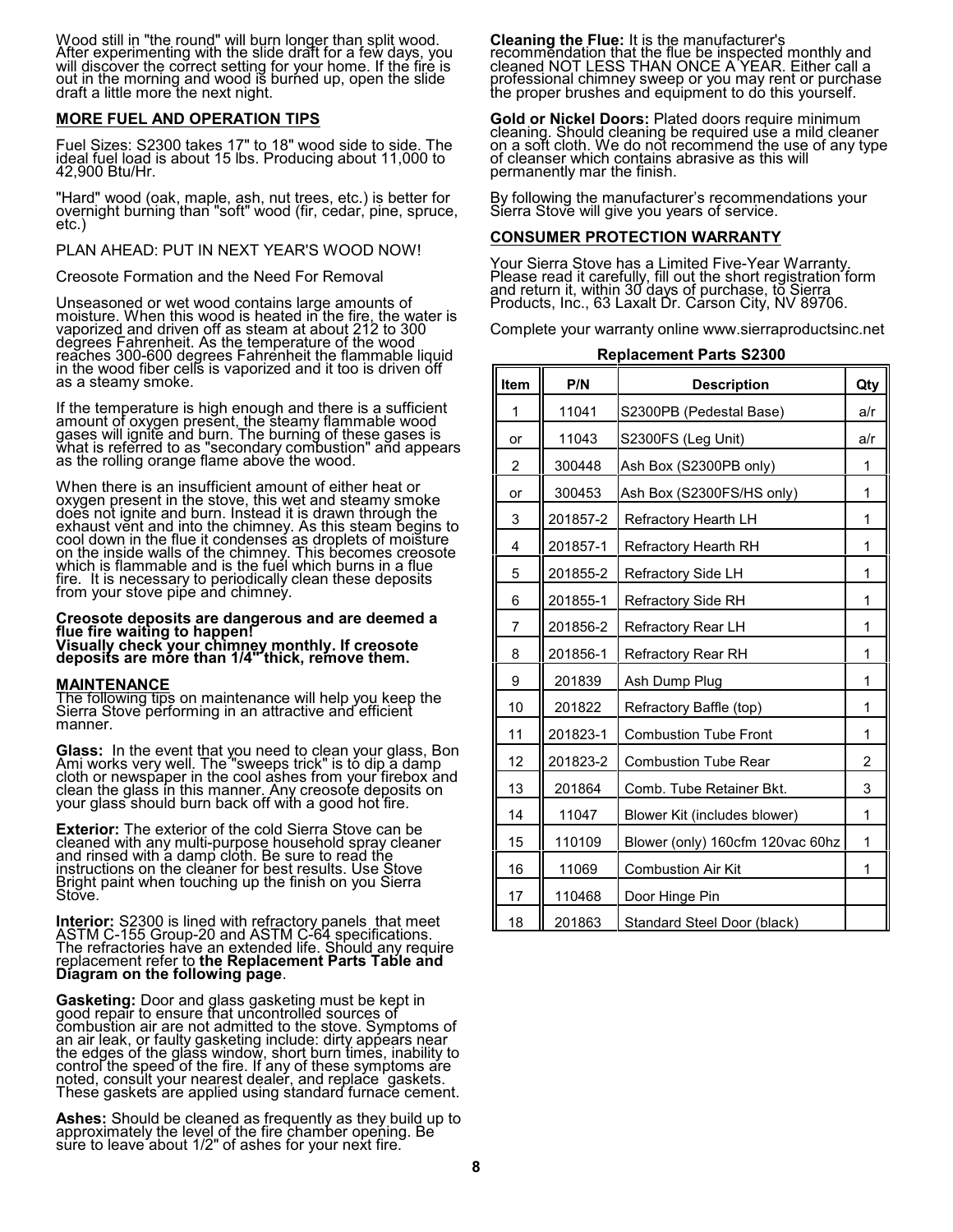

Should you have a warranty claim on your Sierra Wood Stove, notify your nearest dealer, or contact Sierra Products, Inc. at www.sierraproductsinc.net/customer-support/technical-service/.



Sierra Products, Inc. 63 Laxalt Dr. Carson City, NV 89706 775-241-2586